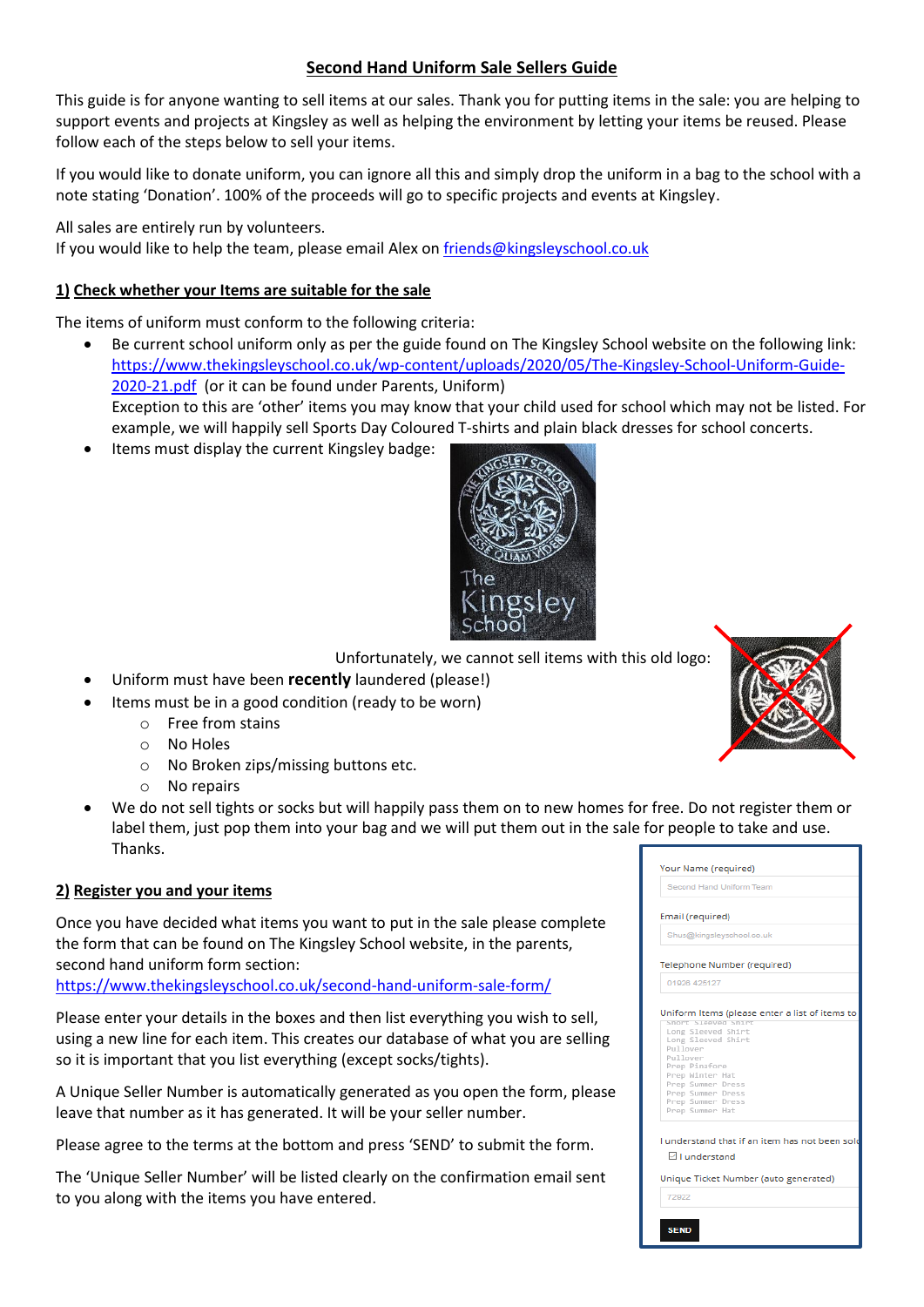## **Second Hand Uniform Sale Sellers Guide Continued**

### **3) Label all your items**

Please label each item of uniform that you would like to put in the sale. Labels are essential because:

- We can link the item to you, the seller, and you will receive your share of the proceeds
- The buyers can clearly identify the item, size and price

We have created a template you can use with all the information we need on it. There is a printable page of 10 templates at the end of these guidelines. Please either:

- Print and cut these out, 1 per item. Fill in the details for each item including a price (see price guidance in the next section) and then using a safety pin, please attach to your item somewhere obvious but that doesn't damage the item (usually onto the item's label).
- Or create your own template and type some/all of the details in before printing. Please do ensure it has all 5 pieces of information completed on each label. Then attach to each item as above.
- Alternatively, you may purchase 'tie on' labels like these ones found on Amazon. Again, simply ensure you write these 5 pieces of information onto them and then attach to your items using their string.

| Unique Seller Number |
|----------------------|
| Date (month/year)    |
| Item Description     |
| Size                 |
| Price                |





The best way to see what to put in the 'Item Description' is to look at the pictures on the 2020-21 uniform guide (URL above in part 1 or on school site under parents/uniform) which has each picture clearly labelled.

Recommended price ranges for items are given on the price guidelines below. These are only guidelines and you may price your item outside that if, for example, you know it is practically brand new (feel free to write such extra information on your labels if applicable). If your items haven't sold after 6 months we reserve the right to reduce your price if we feel it would help it to sell.

If, when labelling, you realise an item is not good enough to resell, please email SHUS@kingsleyschool.co.uk so we can remove it from the database.

If you find another item to sell that you forgot to list, please return to the online form, put in all your details, but this time type your previous unique seller number into the box over the automatically generated one and it will add your item to your list in the database.

#### **4) Bring your items in to school**

Please deliver all your labelled items to either the Prep or Senior School Office making sure the bag is clearly identified with your name and Unique Seller Number.

#### **5) Receive payment**

We endeavour to process payments every 3 sales/6 months (paying >100 sellers takes a lot of time and many people sell all their items within 6 months). When we are preparing to do payments, we will be in touch by email to request your BACS payment details.

The second hand uniform sale operates a 70:30 share of the proceeds from the sale, i.e. you receive 70% of the amount the item was sold for and Friends of Kingsley keep 30% to cover credit card transaction fees and to put towards specific projects at Kingsley in return for the volunteer manhours spent running the sales.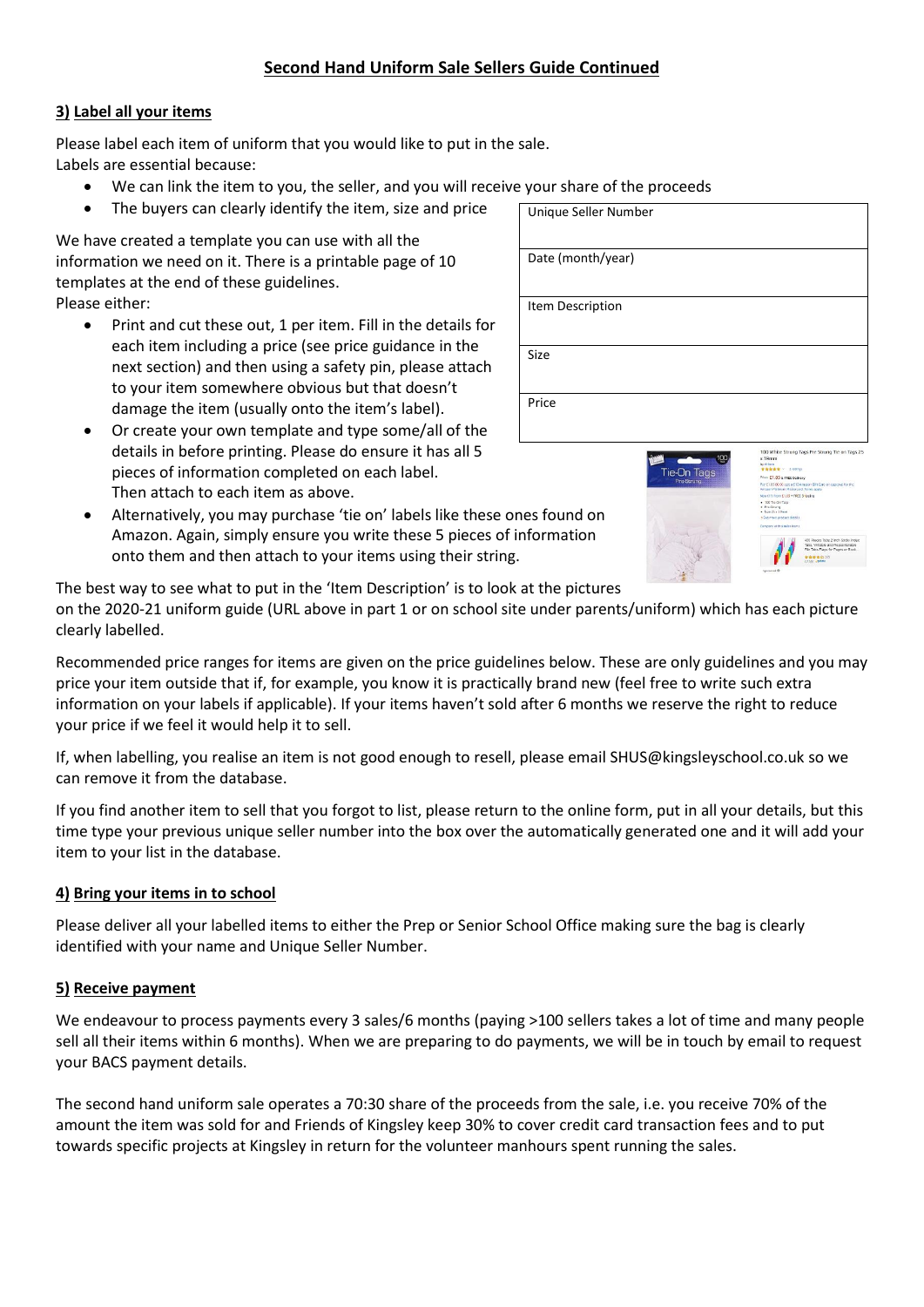| <b>Price Guidelines</b>                     |                        | <b>Suggested price</b> |
|---------------------------------------------|------------------------|------------------------|
| <b>Item Description</b>                     | <b>Price New</b>       | range                  |
| <b>Daily Uniform</b>                        |                        |                        |
| <b>KINGSLEY PREP TARTAN PINAFORE</b>        | £39.50                 | £15-£25                |
| <b>KINGSLEY PREP SUMMER DRESS</b>           | £42.00                 | £15-£25                |
| PREP GIRLS JNR NAVY DL TROUSER              | £16.00                 | £6-£9                  |
| PREP BOYS CHARCOAL EB TROUSER               | £12.50                 | £5-£7                  |
| PREP BOYS CHARCOAL BERMUDA SHORTS LINED     | £14.50                 | £5-£8                  |
|                                             | £35.00 (size <29)      | £12-£20                |
| THE KINGSLEY SCHOOL TARTAN SENIOR SKIRT     | £42.00 (size >29)      | £15-£24                |
|                                             | £39.50 (size 34)       | £15-£23                |
| THE KINGSLEY SCHOOL SENIOR SUMMER DRESS     | £48.00 (rest)          | £19-£27                |
|                                             | £19.50 (size <29)      | £6-£12                 |
| <b>STRAIGHT LEG GIRLS TROUSER NAVY</b>      | £24.00 (size >29)      | £8-£14                 |
|                                             | £14.00/2               | $£2-E4$                |
| WHITE BLOUSES O/N LONG SLEEVE               | £17.50/2 (size > 35)   | $£3-E5$                |
|                                             | £14.00/2               | $£2-E4$                |
| WHITE BLOUSES O/N SHORT SLEEVE              | £17.50/2 (size > 35)   | £3-£5                  |
|                                             | £15.50 (size <31)      | £6-£10                 |
|                                             | £18.00 (31< size < 39) | $£7-F12$               |
| <b>ROYAL COTTON ACRYLIC PULLOVER</b>        | £25.00 (size >39)      | £8-£15                 |
|                                             |                        |                        |
| <b>Outerwear</b>                            |                        |                        |
| KINGSLEY PREP (outdoor learning) ALL IN ONE | £39.50                 | £15-£25                |
|                                             | £84.00 (size <37)      | £30-£50                |
| <b>KINGSLEY SCHOOL BLAZER</b>               | £99.00 (size >37)      | £40-£60                |
| KINGSLEY PREP JACKET ROYAL BLUE             | £23.00                 | £10-£18                |
|                                             | £23.00 (age sizes)     | £10-£15                |
| KINGSLEY SENIOR GIRLS JACKET NAVY BLUE      | £27.50 (SML sizes)     | £12-£17.50             |
|                                             |                        |                        |
| Prep Headwear & Optional Winter wear        |                        |                        |
| <b>PREP NAVY FELT HAT (GIRLS)</b>           | £27.50                 | £10-£15                |
| PREP STRAW BOATER (GIRLS SUMMER)            | £27.50                 | £10-£15                |
| PREP NAVY FELT CAP (BOYS)                   | £25                    | £10-£15                |
| PREP ROYAL BLUE SUMMER BASEBALL CAP         | £7.00                  | $£2-f4$                |
| PREP SUMMER BUCKET HAT                      | £7.00                  | $E2 - E4$              |
| <b>ROYAL FLEECE HAT</b>                     | £7.25                  | $f3-f5$                |
| <b>ROYAL FLEECE SCARF</b>                   | £7.25                  | $£3-E5$                |
| <b>ROYAL FLEECE GLOVES</b>                  | £4.50                  | £1.50-£3               |
|                                             |                        |                        |
| <b>Required Extras Prep</b>                 |                        |                        |
| PREP ROYAL ART OVERALL                      | £14.00                 | £5-£7                  |
|                                             | £15.50 (size <38)      | $£6-E8$                |
| <b>PREP WRAPOVER ART OVERALL</b>            | £18.50 (size >38)      | $£7-E9$                |
| THE KINGSLEY PREP BOOKBAG (FS+REC)          | £10.25                 | $£4-E6$                |
| THE KINGSLEY PREP BACKPACK (Y1-Y6)          | £14.50                 | £5-£8                  |
|                                             |                        |                        |
|                                             |                        |                        |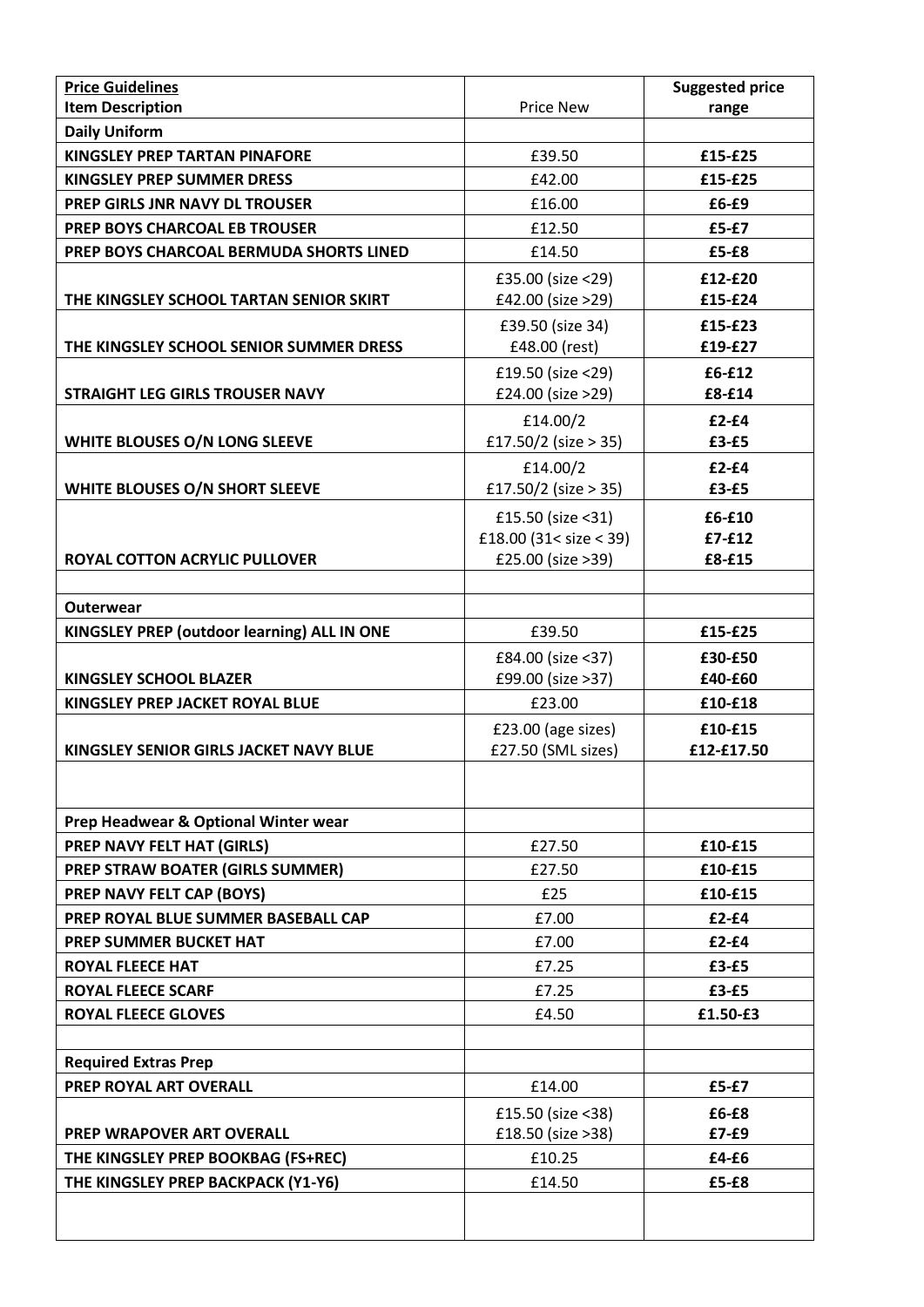| <b>Price Guidelines Continued</b>                |                           | <b>Suggested price</b> |
|--------------------------------------------------|---------------------------|------------------------|
| <b>Item Description</b>                          | <b>Price New</b>          | range                  |
| <b>Required Extras Senior</b>                    |                           |                        |
|                                                  | £18.00 (age sizes)        | $£7-F11$               |
| <b>SENIOR WHITE LABCOAT</b>                      | £21.00 (SML sizes)        | £8-£12                 |
|                                                  | £10.00 (size 11,12,13)    | £4-£6                  |
| THE KINGSLEY SCHOOL SENIOR DRAMA BLACK POLO      | £12.00 (size 14,15,S)     | £5-£7                  |
| THE KINGSLEY SENIOR DRAMA BLACK HOODY            | £22.00                    | £8-£12                 |
| <b>BLACK SENIOR DRAMA LEGGINGS</b>               | various                   | $£4-E5$                |
|                                                  |                           |                        |
| <b>PE Kit</b>                                    |                           |                        |
| THE KINGSLEY PRE PREP PE SKY BLUE POLO (FC-Y2)   | £9.00                     | $£4-E5$                |
| THE KINGSLEY PRE PREP PE NAVY SWEAT (FC-Y2)      | £10.50                    | £4-£6                  |
| NAVY POLY/COTTON SHORTS (F-Y2 unbranded)         | £5.75                     | £2.50-£3.50            |
| <b>NAVY WOODBANK JOGPANTS (F-Y2 unbranded)</b>   | £10.50                    | $£4-E6$                |
|                                                  | £22.00 (sizes <37)        | £10-£14                |
| THE KINGSLEY SCHOOL POLO                         | £27.25 (sizes >37)        | £12-£16                |
|                                                  | £22.00 (sizes <29)        | £10-£14                |
| THE KINGSLEY SCHOOL SKORT                        | £27.25 (sizes >29)        | £12-£16                |
|                                                  |                           |                        |
|                                                  | £14.00 (age sizes)        | £5-£8<br>£6-£9         |
| THE KINGSLEY PREP PE SKY BLUE SWEATSHIRT (Y3-Y6) | £19 (XS-XL sizes)         |                        |
|                                                  | £42.75 (sizes <37)        | £17-£26                |
| THE KINGSLEY SCHOOL STORM JACKET                 | £49.50 (sizes >37)        | £19-£29                |
|                                                  | £39.00 (sizes <37)        | £15-£24                |
| THE KINGSLEY SCHOOL SENIOR PE HOODY              | £45.00 (sizes>37)         | £18-£28                |
|                                                  | £27.50 (sizes age $+$ >S) | £10-£18                |
| THE KINGSLEY TRACKPANTS (branded)                | £31.50 (size S-XL)        | £12-£20                |
|                                                  | £36.00 (size <37)         | £14-£22                |
| THE KINGSLEY SCHOOL MIDLAYER                     | £41.50 (size >37)         | £16-£24                |
|                                                  | £25.00 (size $<$ 37)      | £10-£15                |
| THE KINGSLEY SCHOOL BASELAYER TOP                | £30.00 (size >37)         | £12-£18                |
|                                                  | £25.00 (size <30)         | £10-£15                |
| THE KINGSLEY SCHOOL BASELAYER LEGGINGS           | £30.00 (size >30)         | £12-£18                |
|                                                  | £6.25 (sizes 12/2 &       |                        |
|                                                  | 3/6)                      | $£2-E3$<br>$£2-f4$     |
| THE KINGSLEY SCHOOL HOCKEY SOCKS                 | £7.50 (size 7/11)         |                        |
| <b>SHIN PADS</b>                                 | various                   | $£2-E5$                |
| <b>NAVY SHOE BAG SMALL (F-Y2)</b>                | £4.50                     | £1.50-£3               |
| <b>KINGSLEY SPORTS HOLDALL</b>                   | £31.50                    | £10-£15                |
|                                                  |                           |                        |
|                                                  | £21.50 (size <33)         | £6-£11                 |
| NAVY/COBALT BLUE SWIMSUIT                        | £26.25 (size >33)         | £8-£13                 |
| NAVY/COBALT BOYS SWIM JAMMER                     | £14.50                    | £6-£8                  |
| ROYAL BLUE KINGSLEY SWIMMING CAP                 | £7                        | $£2-E3$                |
| THE KINGSLEY PREP SWIMBAG                        | £8.25                     | £3-£5                  |
|                                                  |                           |                        |
| <b>Extras</b>                                    |                           |                        |
| Red/Green/Yellow plain T-shirts for sports day   | various                   | $£2-E3$                |
| <b>Plain Black Dress for School Concerts</b>     | various                   | £5-£25                 |
| Socks/Tights                                     | various                   | <b>Free</b>            |